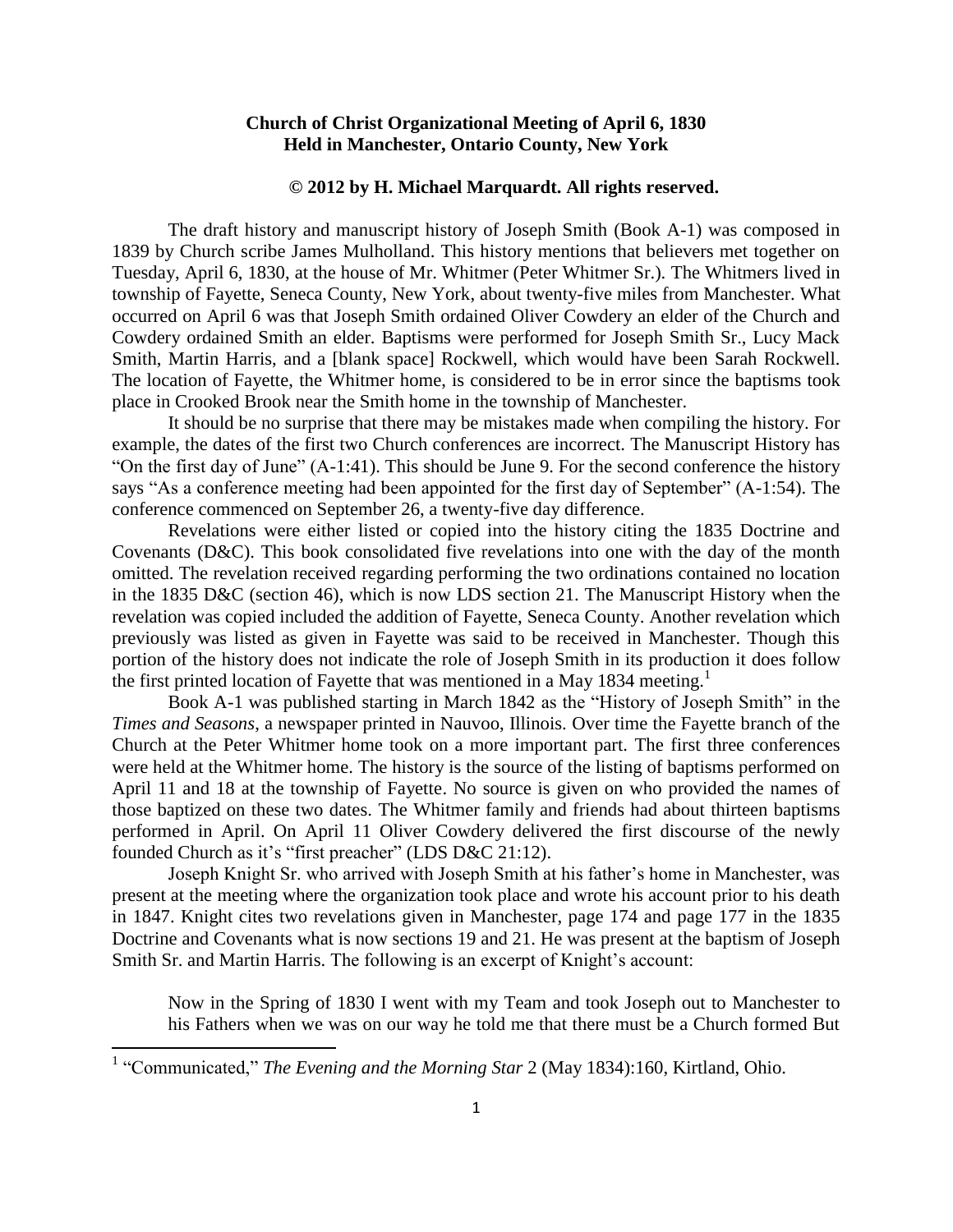Did not tell when. . . . we went home to his Fathers and Martin with us Martin Stayed at his Fathers and Slept in a bed on the flore [floor] with me... in the after part of the Day Joseph and oliver Received a Commandment which is in Book of Covenants Page. 174 I stay[e]d a few Days wa[i]ting for Some Books to Be Bound. Joseph Said there must Be a Church Biltup [Built up] I had Be[e]n there Several Days old Mr Smith and Martin Harris Come forrod [forward] to Be Babtise [Baptized] for the first they found a place in a Lot a Small Stream ran thro and they ware Babtized in the Evening . . . there was one thing I will mention that evening that old Brother Smith and Martin Harris was Babtised Joseph was fild [filled] with the Spirrit to a grate [great] Degree to See his Father and Mr Harris that he had Bin [Been] with So much he Bu[r]st out with greaf [grief] and Joy and Seamed [Seemed] as tho the world Could not hold him he went out into the Lot and appear[e]d to want to git [get] out of Site [Sight] of every Body and would Sob and Crie [Cry] and Seamed [Seemed] to Be So full that he Could not Live oliver and I went after him and Came to him and after a while he Came in But he was the most wrot [wrought] upon that I ever Saw any man But his Joy Seemed to Be full I think he Saw the grate [great] work he had Begun and was Desirus [Desirous] to Carry it out. on the Sixth Day of April 1830 Begun the Church with Six members and received the following Revelation Book of Covenants Page 177 they all kneel[e]d down and prayed and Joseph gave them instructions how to B[u]ild up the Church and ex[h]orted them to Be faithfull in all things for this is the work of  $God<sup>2</sup>$ 

The correct location of Church organization was the meeting held in the Joseph Smith Sr./Hyrum Smith home (not owned by the family) in Manchester. Individuals who resided in Manchester, and who did not associate with the Church, and who witnessed the baptisms performed would not have traveled to Fayette a fifty mile round trip to attend a baptismal rite. The reason is that the four baptisms were performed near the Smith home in what was locally known as Crocked Brook or Hathaway Creek.

A history of Ontario County describes the stream in terms congruent with the accounts of those who claimed to be present: "Crooked brook, of Mormon fame, runs through the northwest part of the town[ship of Manchester], and it was in the waters of this stream that the Mormons baptized their early saints. Dr. [John] Stafford, an old resident of the village of Manchester, was present at the first baptism."<sup>3</sup> John Stafford, oldest son of William, "knew the Smith family well, and was present at the first baptism, when old Granny Smith and Sally Rockwell" were baptized.<sup>4</sup> The Stafford and Rockwell families were residents of the township of Manchester and lived within a mile of the Smith home.<sup>5</sup>

<sup>&</sup>lt;sup>2</sup> Joseph Knight Reminiscenses, circa 1835-47, LDS Church History Library, Salt Lake City; first published in Dean C. Jessee, ed., "Joseph Knight's Recollection of Early Mormon History," *Brigham Young University Studies* 17 (Autumn 1976):36-37.

<sup>3</sup> John H. Pratt, in Charles F. Milliken's *A History of Ontario County, New York, and Its People* (New York: Lewis Historical Publishing Co., 1911), 1:418.

<sup>4</sup> *Shortsville Enterprise*, March 18, 1904.

<sup>5</sup> 1830 U.S. Census, Manchester, Ontario County, New York, 169-70.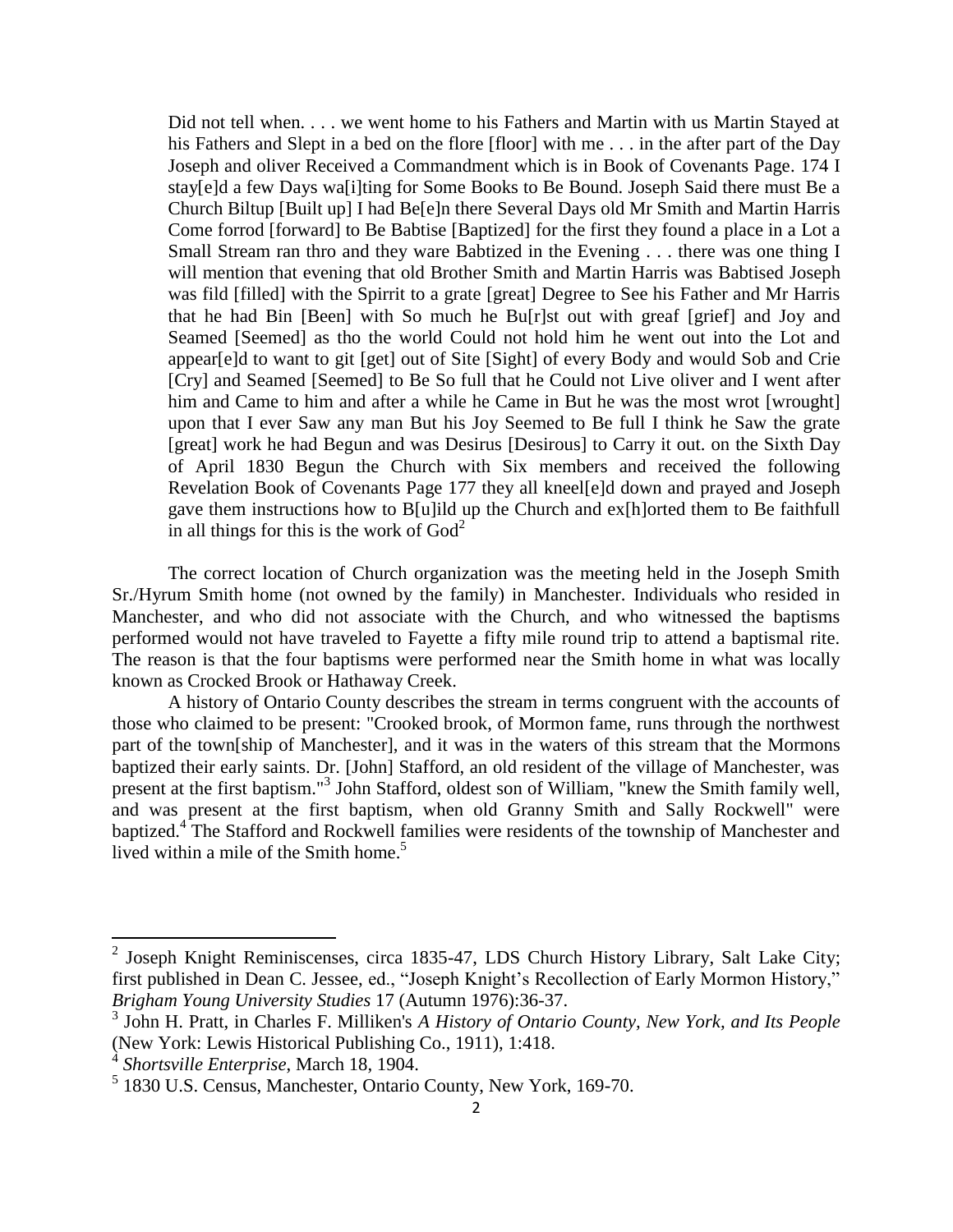

## **Crooked Brook on Smith Farm, Manchester, New York. (Photograph by George E. Anderson, August 1907. Published in** *Birth of Mormonism in Picture* **[Salt Lake City: Deseret Sunday School, ca. 1909].)**

In the early years of the Church only the date of organization was given in licenses for those holding offices. At the conference held in Fayette on June 9, 1830 licenses were written out by Oliver Cowdery. Each of the three extant licenses contains no location for the April 6 meeting but they do include Fayette and June 9 date for each individual so ordained.

During preparation for publishing Joseph Smith's revelations locations were given where each document was received and systematically included. We find in the first Church periodical *The Evening and the Morning Star* the earliest brief history dealing with the month of April.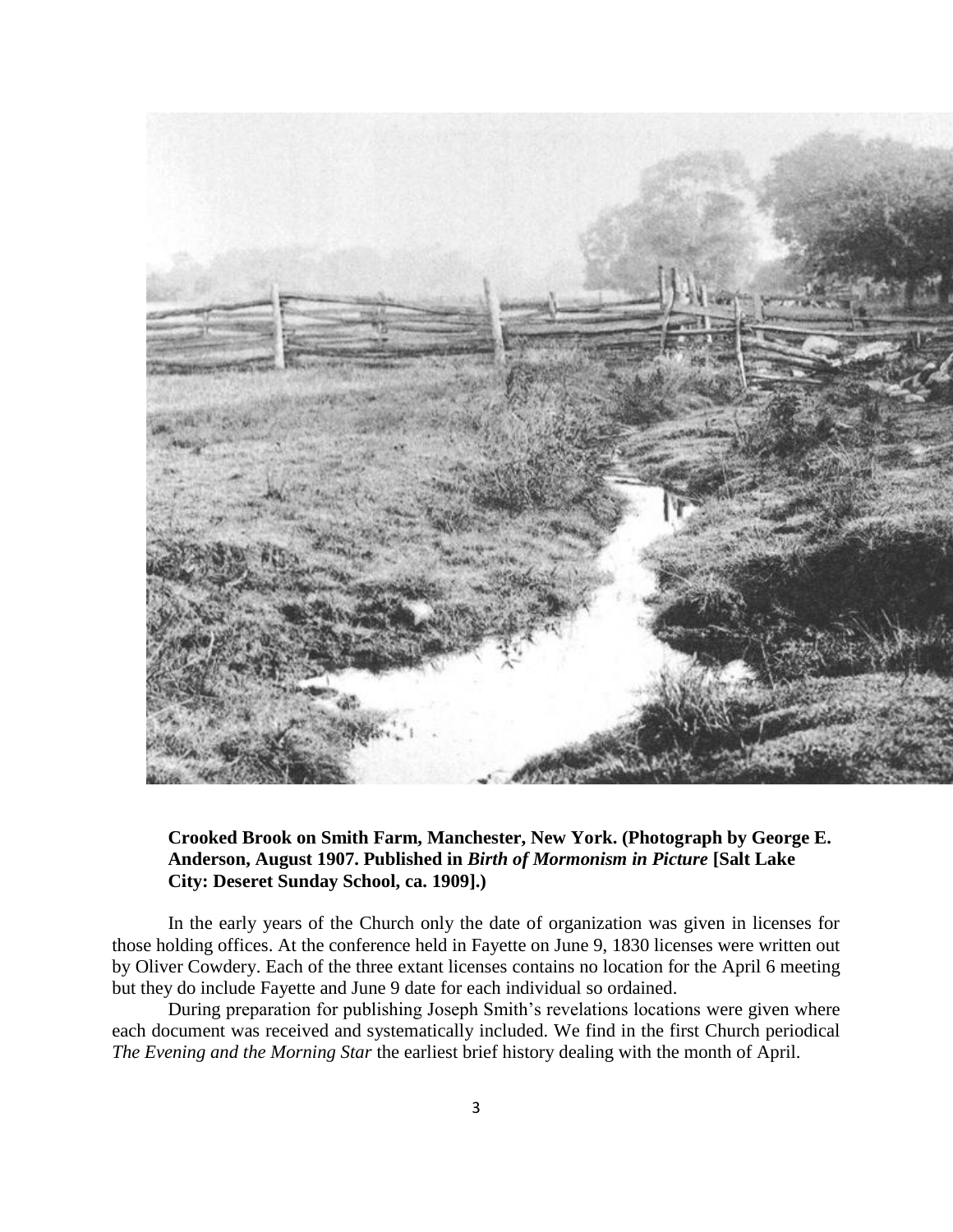Soon after the book of Mormon came forth, containing the fulness of the gospel of Jesus Christ, the church was organized on the sixth of April, in Manchester; soon after, a branch was established in Fayette, and the June following, another in Colesville, New York.<sup>6</sup>

The following is a small sample of publications that mention Manchester as the location for revelations on April 6, 1830 and/or the Church's organizational site. Each of the below individuals attended the meeting. The revelations were published in A Book of Commandments, for the Government of the Church of Christ (in press 1833).

Book of Commandments, chapter 17 (1833), A Revelation to Oliver, given in Manchester, New-York, April 6, 1830." [Oliver Cowdery]

Book of Commandments, chapter 18 (1833), A Revelation to Hyrum, given in Manchester, New-York, April 6, 1830." [Hyrum Smith]

Book of Commandments, chapter 19 (1833), A Revelation to Samuel, given in Manchester, New-York, April 6, 1830." [Samuel H. Smith]

Book of Commandments, chapter 20 (1833), A Revelation to Joseph, the father of Joseph, given in Manchester, New-York, April 6, 1830." [Joseph Smith Sr.]

Book of Commandments, chapter 21 (1833), A Revelation to Joseph (K.,) given in Manchester, New-York, April 6, 1830." [Joseph Knight Sr.]

Book of Commandments, chapter 22 (1833), A Revelation to Joseph, given in Manchester, New-York, April 6, 1830." [Joseph Smith Jr.] The book of Commandments and Revelations manuscript, the source of chapter 22, recorded Fayette when it was copied by John Whitmer. This was corrected in the 1833 Book of Commandments.

Oliver Cowdery assisted William W. Phelps in preparing the Book of Commandments for publication in Independence, Missouri (LDS D&C 55:4 and 57:13). The Church location was clearly reported at this time. When the *Evening and the Morning Star* was reissued in Kirtland, Ohio, the location of the Church's organization was retained:

"Prospects of the Church," *Evening and Morning Star* 1(March 1833):151, Kirtland reprint, May 1836. "Rise of Progress of the Church of Christ," Ibid., 1 (April 1833):167, Kirtland reprint, June 1836.

l

<sup>&</sup>lt;sup>6</sup> "Rise and Progress of the Church of Christ," *The Evening and the Morning Star* 1 (April 1833):[84], Independence, Missouri. In the article "Prospects of the Church," Ibid., 1(March 1833):[76], it was stated "It will be three years the sixth of April next, since the church of Christ was organized in Manchester, New York, with six members."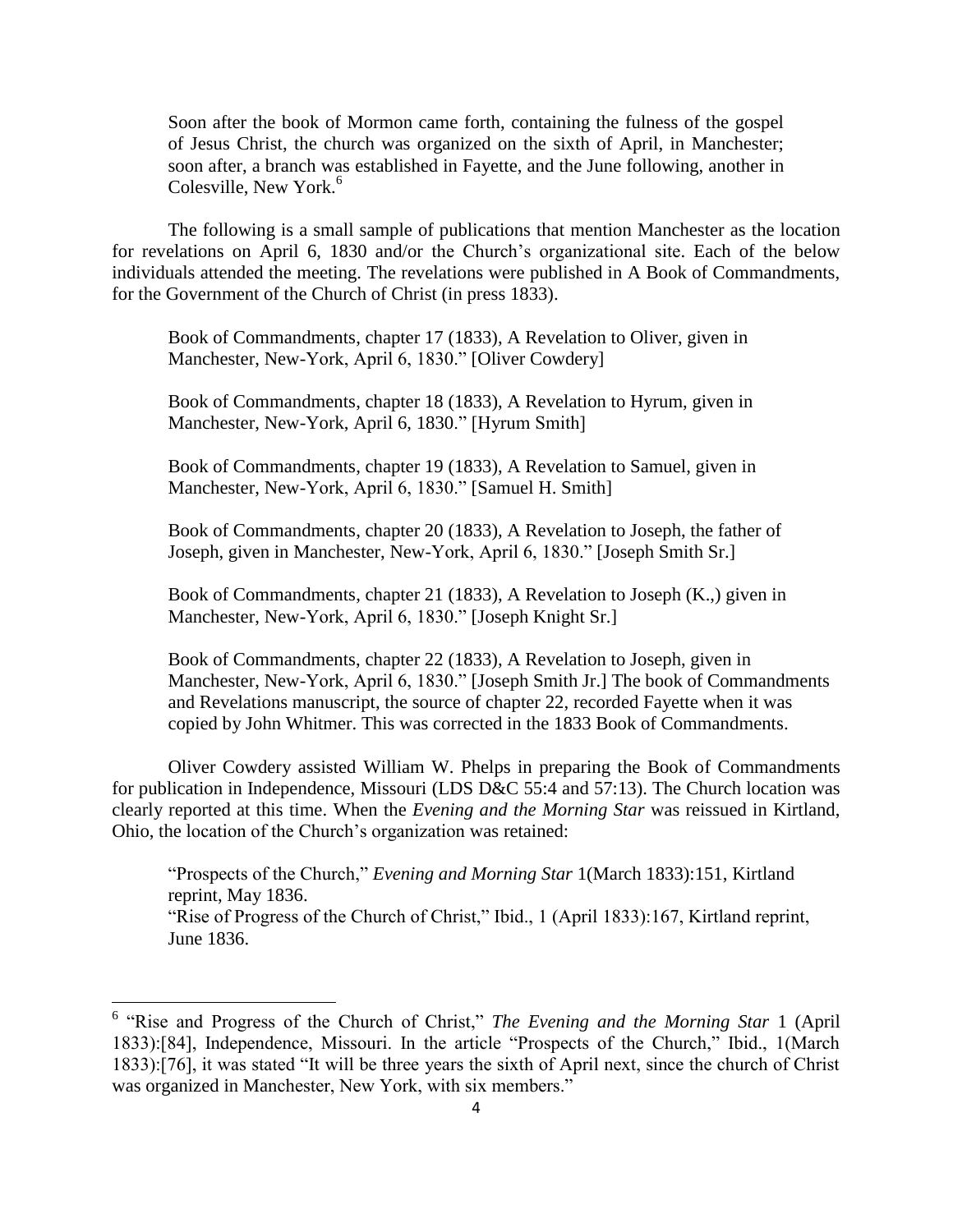The idea of the Fayette April 6 meeting presented in 1834 was continued when the Manuscript History was being worked on in 1839. The draft history written by James Mulholland with its crossed outs and inserts shows how it was not an easy process to write a history that would express not only what happened in the past but also the current position of the Church. While the April 1830 portion of the "History of Joseph Smith," printed in the *Times and Seasons* in October 1842, has the Fayette location, it did not alleviate publications before and after that date from presenting where in fact Joseph Smith organized the Church and held its first meeting. The membership of the United Firm was still concealed when Willard Richards copied the other revelations in 1843.

### **1840**

Orson Pratt wrote:

"And on the sixth of April, in the year of our Lord one thousand eight hundred and thirty, the 'Church of Jesus Christ of Latter Day Saints' was organized, in the town of Manchester, Ontario County, State of New York, North America."

(*A[n] Interesting Account of Several Remarkable Visions*... [Edinburgh: Printed at Ballantyne and Hughes, 1840], 23-24; changed to Fayette in an 1848 printing)

### **1842**

Joseph Smith authorized the printing of "Church History":

"On the 6th of April, 1830, the 'Church of Jesus Christ of Latter-Day Saints,' was first organized in the town of Manchester, Ontario co., state of New York."

(*Times and Seasons* 3 (March 1, 1842):708; known as the Wentworth letter)

#### **1844**

Jedediah M. Grant wrote the following:

"... the rise of said church, which was organized in the town of Manchester, Ontario county, State of New York, on the 6th day of April, A.D. 1830 ..."

(*A Collection of Facts*, *relative to the course taken by Elder Sidney Rigdon* ... [Philadelphia: Brown, Bicking & Guilbert, Printers, 1844], 5)

#### **1846**

Article printed in Honolulu, now Hawaii:

"*Church of Latter Day Saints --* This is the name of the society founded by Joseph Smith, Jr. It was organized April 6, 1830, at Manchester, N. Y. Six members originally composed the body, viz. Joseph Smith, senior, Hiram Smith, Samuel Smith, (father and brothers of the leader,) Joseph Smith, Jr., Joseph Knight and Oliver Cowd[e]ry."

(*The Friend* 4 [July 1, 1846], Honolulu, Oahu, Sandwich Islands; Joseph Knight Sr. not baptized until late June 1830.

In Utah Territory the location was still being discussed.

#### **1855**

Church Historian George A. Smith wrote "Church History" which was printed in the *Deseret News*: